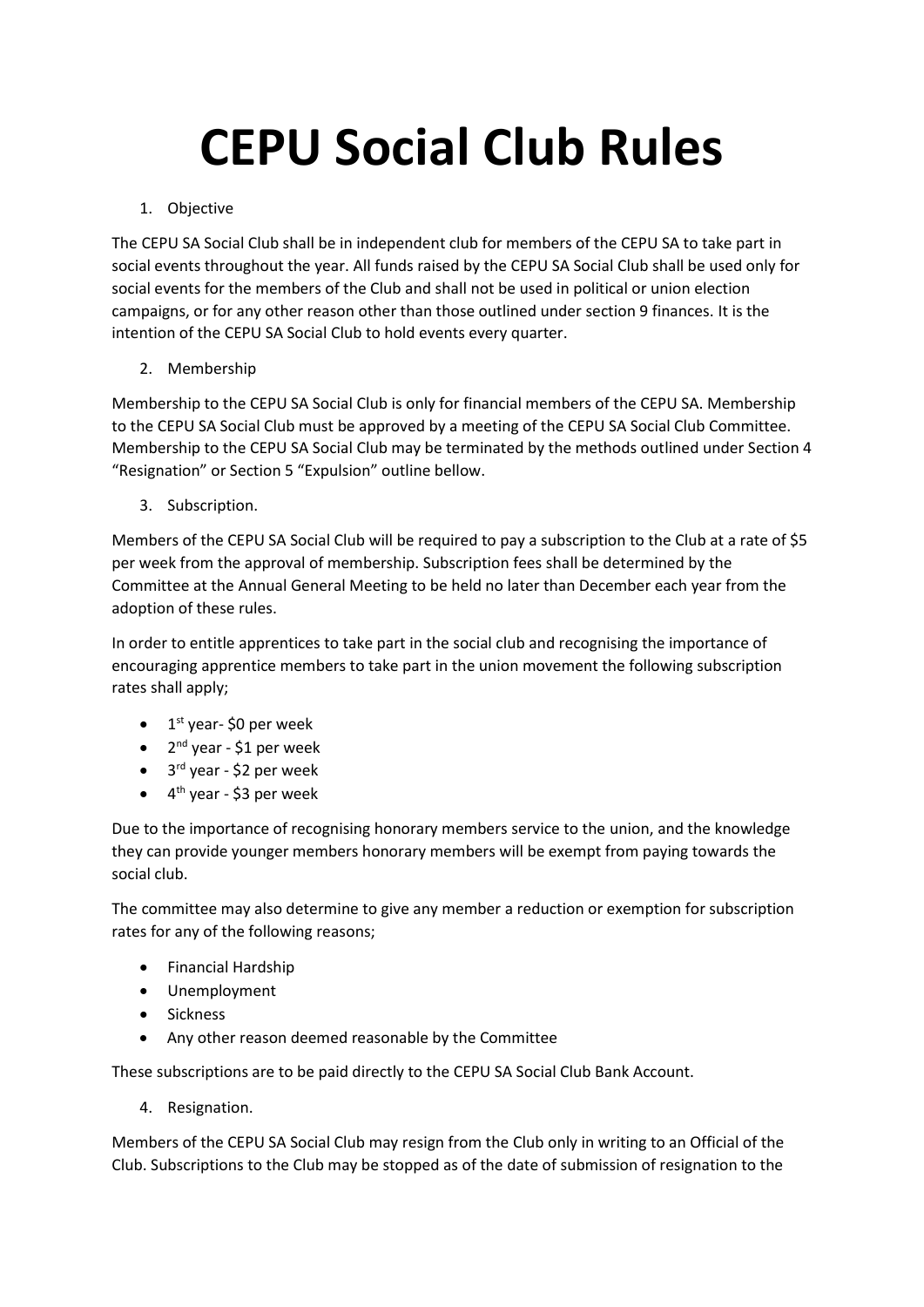Club Official and resignations will be formally accepted or rejected at the next committee meeting. A written resignation from the CEPU SA Social Club does not constitute an effective resignation as a member of the CEPU SA.

5. Expulsion

The CEPU SA Social Club may expel a member from membership to the club only. The does not exclude a member from, or act as the expulsion of a member from, the CEPU SA. A member shall be expelled for any of the following reasons;

- Anti-social/inappropriate behaviour a Club events
- Harassment/Bullying of a fellow member
- Repeated failure to pay the subscription
- Anti-union behaviour
- Behaviour deemed not consistent with the union's values
- Any other reason as deemed appropriate by the committee

The following process shall be followed in order to expel a member from the social club;

- 1. A member of the committee must table the proposed expulsion of the member at a scheduled meeting of the committee.
- 2. The committee must discuss the allegations and accept or reject the proposition.
- 3. The member in question will be invited to the next meeting of the committee in order to provide a defence
- 4. The committee will take into consideration the allegations and defence and provide the decision will be determined by a simple majority vote (50% plus 1) of members of the Committee who are present at the meeting.
- 6. Committee

The Committee shall be made up of a President, Vice President, and Treasurer, to be elected at the AGM held no later than December each year following the ratification of these rules.

The positions shall be defined as such;

- President Shall preside over meetings of the committee and provide the agenda and minutes of meetings of the committee. The President will only be entitled to a vote where there is a tie in voting. The President shall be a signatory to the CEPU SA Social Club bank account.
- Vice President Shall act as President of meetings of the committee where the President is absent. The Vice President may also be required to Act as President or Treasurer where the previous position holder resigns or is expelled under these rules. The Vice President will be entitled to vote at Committee meetings except when acting as President, where they will only be entitled to vote in order to break a tie. The Vice President will also be a signatory to the Accounts.
- Treasurer Shall keep order of the finances of the Club. As well as keeping order of the membership and financial status of members. The Treasurer will also be a signatory to the CEPU SA Social Club Bank Account. The Treasure will not have voting rights at meetings of the Committee.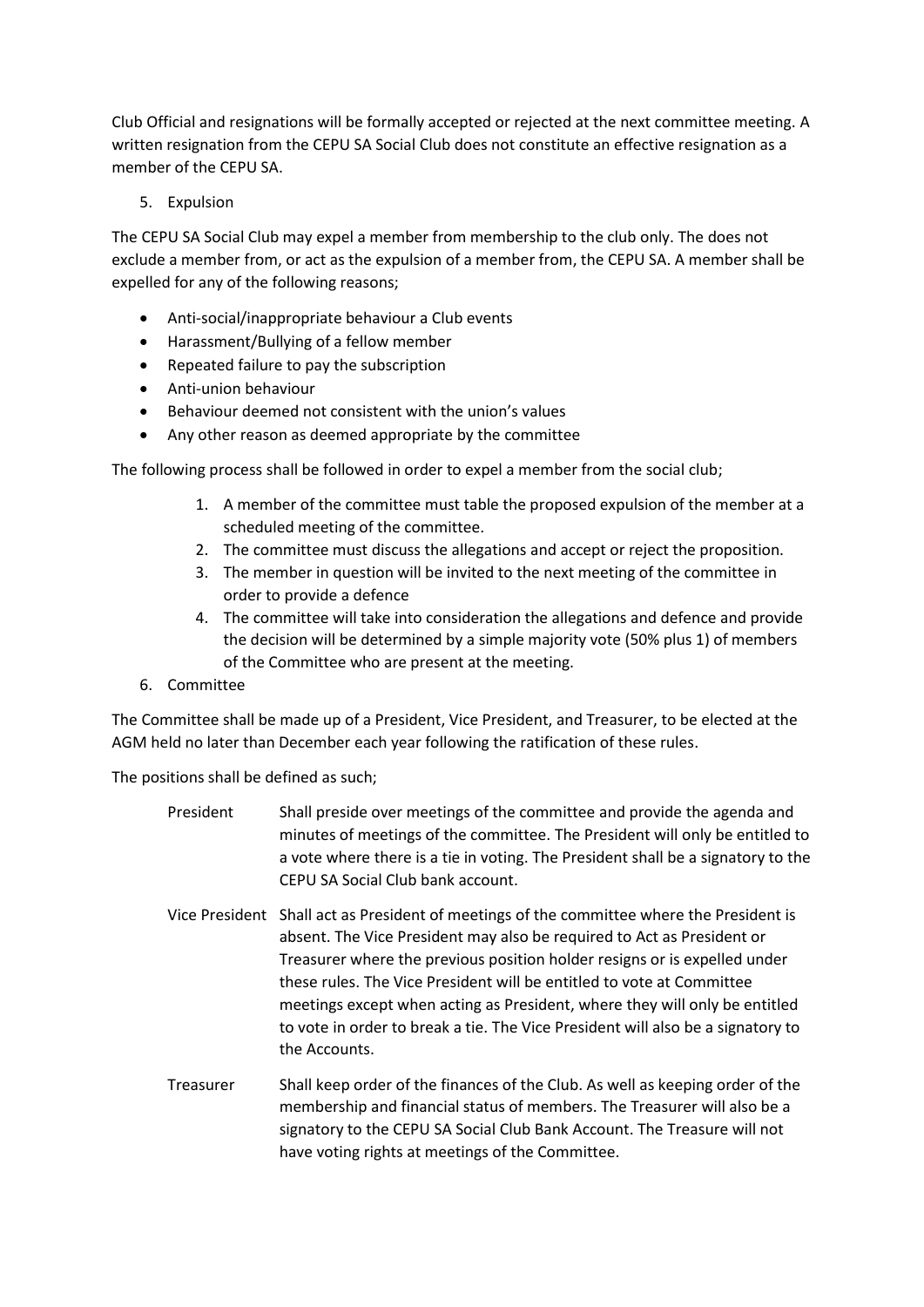Only financial member of the CEPU SA Social Club apart from those holding positions defined above shall also be deemed a Committee member for purposes of voting at a meeting of the CEPU SA Social Club Committee. Un-financial members or non-members of the CEPU SA Social Club will not be entitled to hold office in the CEPU SA Socials Club.

The Committee shall make decisions regarding events and funding by a simple majority vote (50% plus 1, except where altered by these rules) of members at the scheduled committee meetings

7. Election and expulsion of Committee officials

CEPU SA Social Club Officials will be elected at an AGM of the Committee to be held no later than December following ratification of these rules, through the following procedure.

- 1. A notice of the AGM, or where necessary a special meeting of the committee for the purposes of holding an election, shall be sent to all member of the CEPU SA, with no less than one months notice, and shall include a list of all positions to be elected
- 2. Nominations for positions shall be taken at the AGM and must be moved, and seconded by financial members of the CEPU SA Social Club.
- 3. An election shall be held following nominations and conducted via secret ballot of financial members of members of the CEPU SA Social Club

## Note;

- Where a position holder does not continue in that role and is a signatory to the CEPU SA Social Club bank account appropriate arrangements must be made to transfer control of that account to the new official prior to December  $31<sup>st</sup>$  of that year. In instances where the previous position holder resigns or is expelled under these rules the account must be transferred in the new position holders name no more than one month following the election of the new position holder.
- A person employed as an official of the CEPU SA is not entitled to hold a position in the CEPU SA Social Club under these rules.

An elected official may be expelled from their position and/or membership of the CEPU SA Social Club in accordance with Section 5 "Expulsion" under these rules. The CEPU SA Social Club Committee may also determine to take legal action against an elected official who is alleged to have taken part in, or allowed another to take part in, misappropriation of Club funds, or any other illicit behaviour that damages the Club.

If an official of the Committee is expelled from their position the election procedure shall be followed as defined under these rules.

2. Meetings

Meetings of the CEPU SA Social Club Committee will be held at intervals determined necessary by the Committee, on dates decided at the Committee meetings. Where a meeting is scheduled all members of the CEPU SA Social Club Shall be notified by SMS.

An Annual General Meeting (AGM) shall be held once a year no later than December each year in order to elect position holders. All members of the CEPU SA shall be notified of the AGM with no less than one month's notice Via SMS.